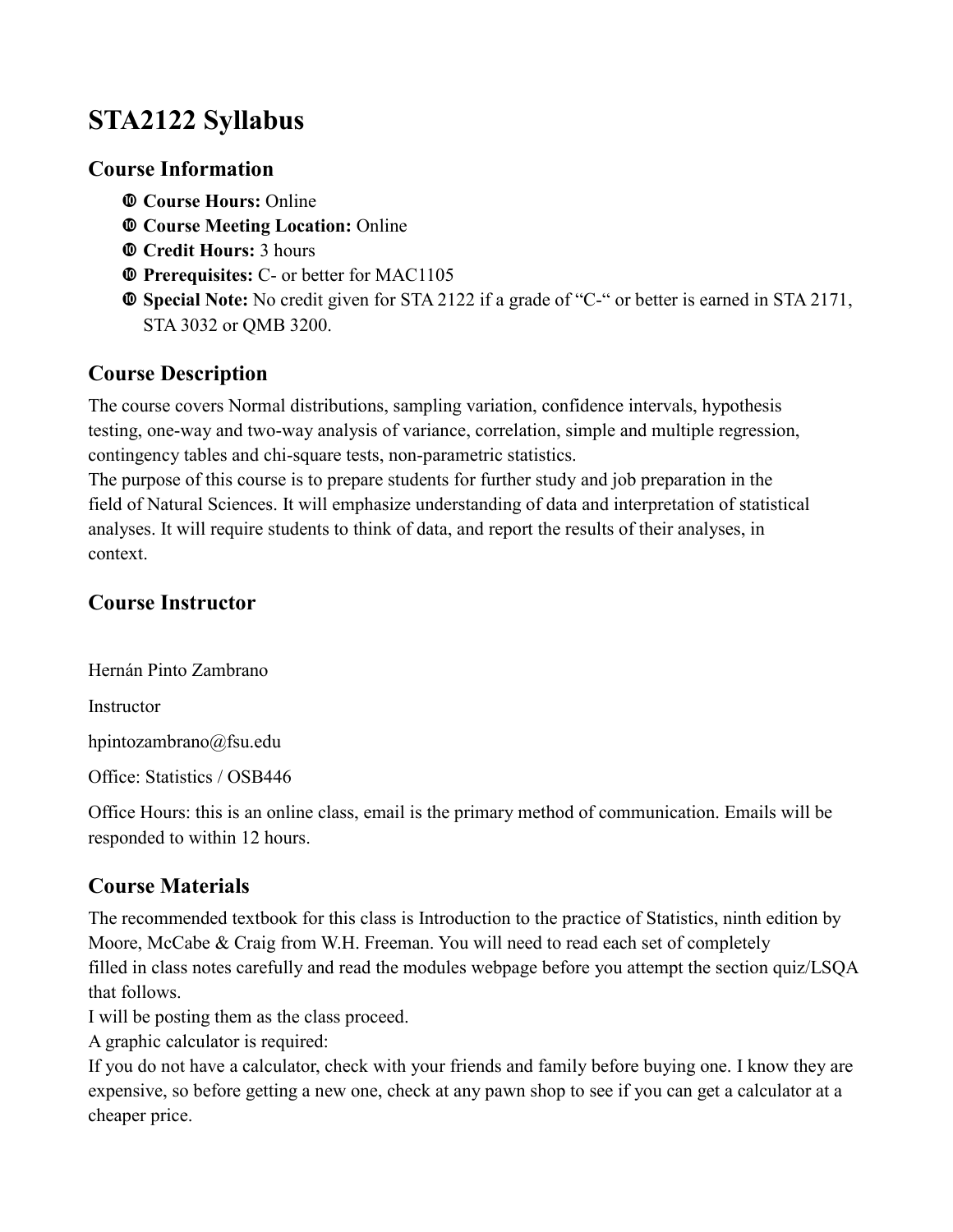- exas Instruments: TI-83 Plus, any of the TI-84 Plus family, and TI-Nspire family.
- Casio: fx-9750 GII, fx-9860GII, fx-9750GIIBU, fx-9750GIIPK, and fx-CG10 PRIZM. (I have not seen or experience any fx-CG50 PRIZ, and fx-CG500 PRIZM.)
- I will be posting videos in Canvas modules for you to see and learn to use the calculator.

# **Learning Objectives**

This course has been approved to meet FSU's Liberal Studies **Quantitative and Logical Thinking** requirements and is designed to help you become a critical analyst of quantitative and logical claims. In order to fulfill the State of Florida's College mathematics and computation requirement the student must earn a "**C-**" or better in the course.

By the end of the course, students will demonstrate the ability to:

- 1. Select and apply appropriate methods (i.e., mathematical, statistical, logical, and/or computational models or principles) to solve real-world problems.
- 2. Use a variety of forms to represent problems and their solutions. The above two competencies will be assessed in the Liberal Studies Quantitative Assessment (LSQA) for STA2122, which includes a written summary of results.
- 3. Use descriptive statistics and graphical methods to summarize data accurately.
- 4. Use inferential statistics to make valid judgments based on the data available.
- 5. Select the appropriate statistical tools to analyze a particular problem.
- 6. Describe the goals of various statistical methodologies conceptually.
- 7. Develop a healthy skepticism toward statistical studies and their results based on a sensible consideration of the techniques employed.

# **Student Responsibilities**

- Students should log on to Canvas at least every other day to check for course updates.
- Students are expected to keep up with the class, engage with the course material, and submit assignments by the due dates.
- Assignments, quizzes, and exams are expected to be products of individual students per the [FSU](http://registrar.fsu.edu/bulletin/undergraduate/information/integrity/)  [Academic Honor Policy.](http://registrar.fsu.edu/bulletin/undergraduate/information/integrity/) Students should not discuss any of the questions with each other before or during the actual assignments, activities, quizzes, or exams without instructor approval.
- To receive maximum points for questions, students need to follow the instructions carefully, follow word limits as instructed, and use spell and grammar checking.
- To be successful in this course, students need to complete all required assignments and tests.

# **Online Test and Examinations**

## **Note on Technology-dependent Assessments**

This course is heavily technology-dependent. While we will do our best to work with you on technology issues, please be aware that if you take an assessment but we can find absolutely no record of the fact, then we will not be able to give you credit for it.

## **Note on Proctored Testing Fees – please include the following information in your syllabus**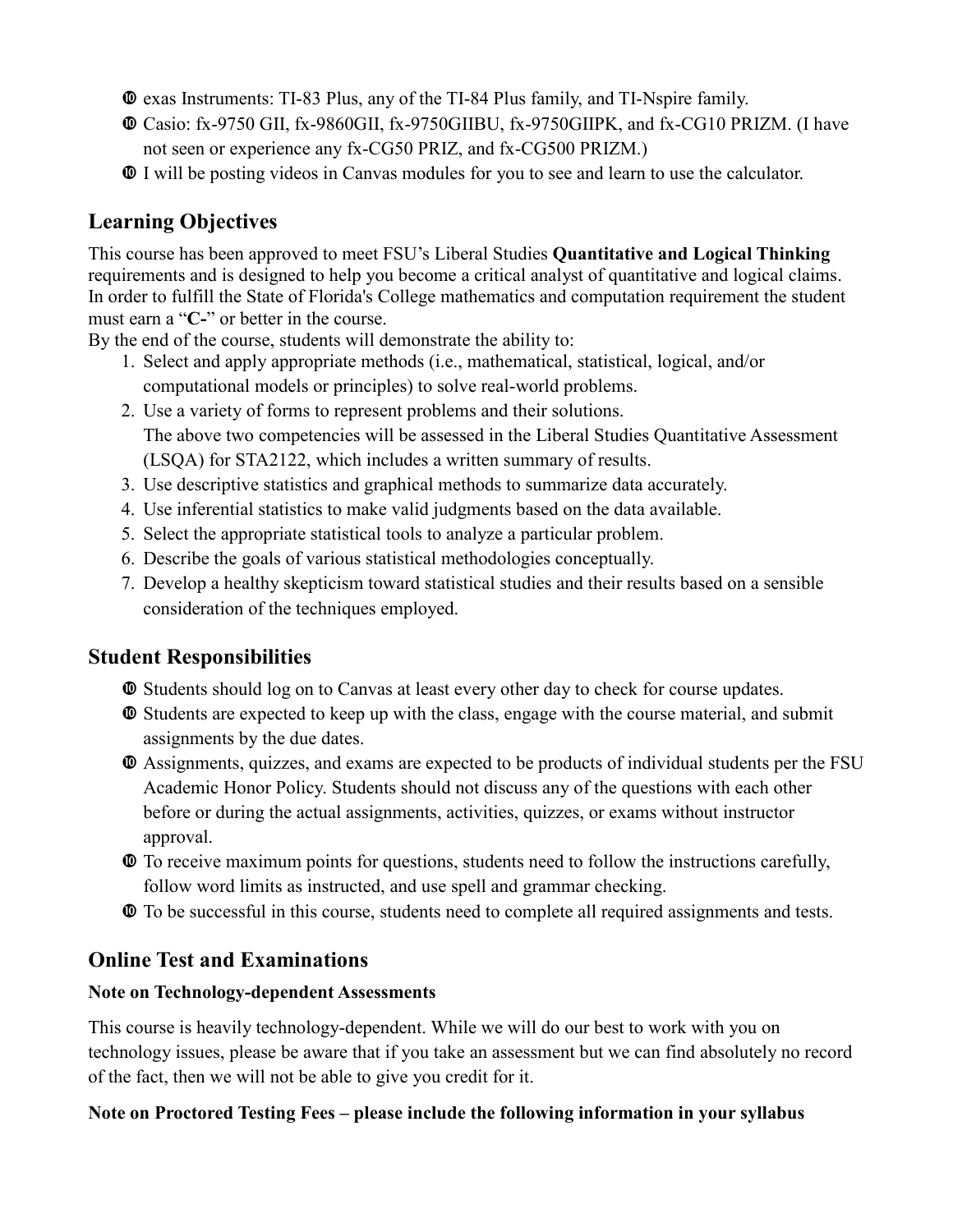1. Post all requirements for proctored testing in the course syllabus, including whether or not a webbased, remote proctor service (FSU's current agreement is with Examity®) will be allowed.

2. Encourage students to estimate the cost of their proctored exams at the start of the course. Students can use the Proctor Selection application on the ODL website to locate an approved, nearby testing center and then follow up with that facility to find out its current testing fees. Keep in mind that some facilities charge by the hour, and students will need to know the length of an exam to estimate their costs.

3. Because they are considered an educationally related expense, students may use financial aid toward their proctored testing fees, just as they would toward books and supplies.

# **Grading Policy**

The class consist on 6 sets of homework, 15 points each, five quizzes 20 points each, and, mandatory, LSQA which is 20 pints each.

**Homework** (15 points each) Similar problems from the textbook, other I have created. There will be six sets them, they will stay open until the end of the semester.

**LSQA** (20 points) It will be taken at the end of the class at a testing center or using Examity (online proctoring system). You are allowed ONE self written double sided 8.5 inches by 11 inches note sheet. It is just like a regular quiz. You can only take it once.

**Unit Quizzes** (20 points each) The quizzes will open on a Wednesday, except the first one which opens on a Thursday. and they will be closed on a Sunday by 10 pm Eastern Daylight Saving Time. You can take it two times, and the highest score will be kept. (60 minutes)

**Final Exam** (40 points) Final exam will be cumulative. It will be in Canvas, and you have the opportunity of taking it once. You will take this at at Testing Center or using Examity (online proctoring system), with the LSQA. You will be allowed to have TWO self written double sided 8.5 inches by 11 inches note sheets. (120 minutes)

|             | Homework 15 points x 6 90 points   |               |
|-------------|------------------------------------|---------------|
| Quizzes     | 20 points x $5 100$ points         |               |
| <b>LSQA</b> | 20 points x $1 20$ points          |               |
|             | Final Exam 40 points x 1 40 points |               |
|             | Total                              | $ 250$ points |

The following grading standards will be used in this class :

Grading Scheme Breakdown

| Grade | Range      |  |
|-------|------------|--|
| A     | [230, 250] |  |
| $A -$ | [224, 230] |  |
| $B+$  | [214, 223] |  |
| B     | [206, 213] |  |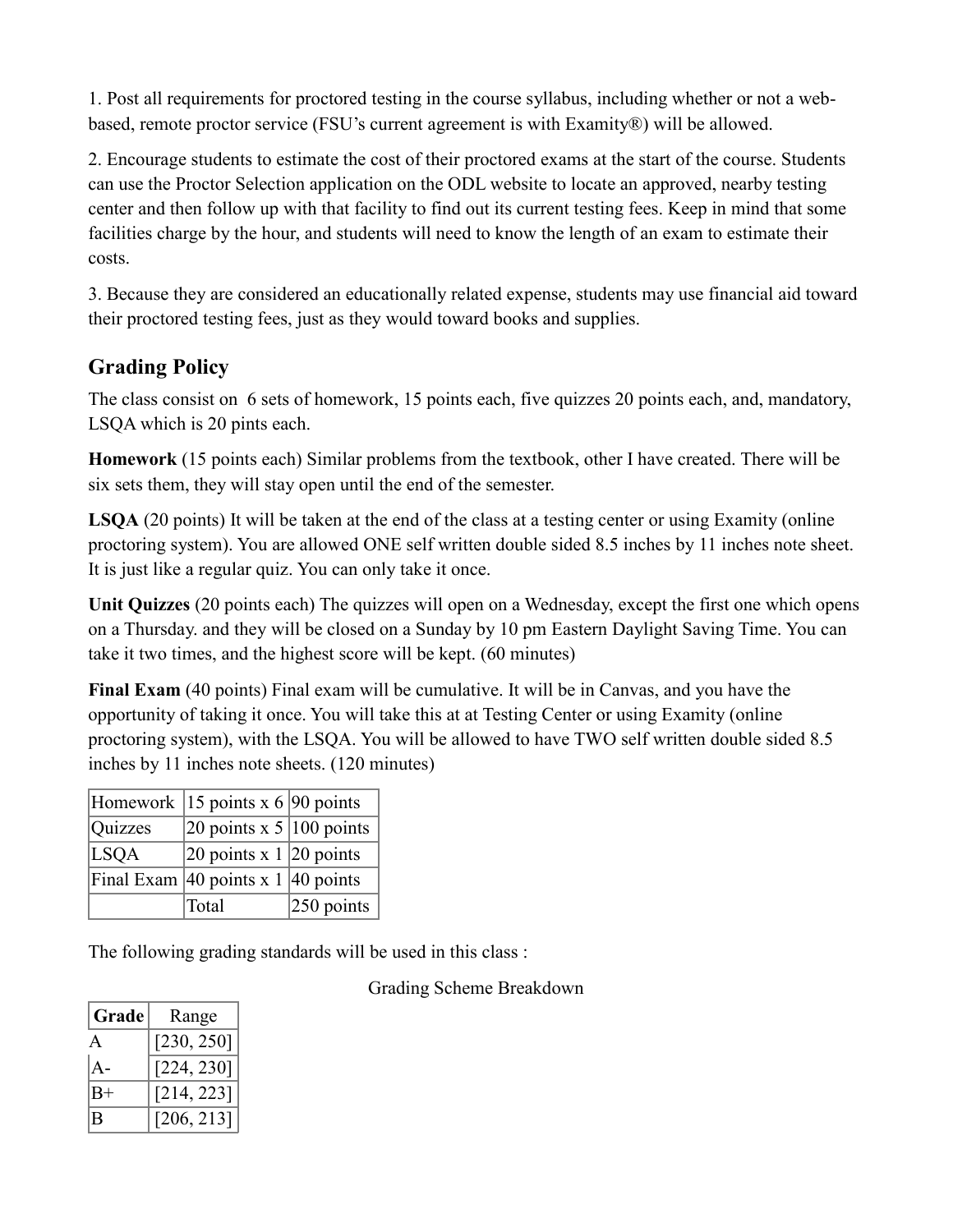| В-          | [198, 205] |
|-------------|------------|
| $C+$        | [188, 197] |
| С           | [181, 187] |
| C-          | [173, 180] |
|             | [162, 172] |
| $\mathsf F$ | [0, 162]   |

For the majority, points will be awarded as whole numbers. Extra credit will be presented during homework, quizzes, and exam, and might be decimal points awarded to some of the questions. They will be carried out until the end and will be rounded up. **No specific extra-credit-activities** will be granted **during** the course of the class or **after the Final Exam**.

# **Grade Appeal Policy**

During the course of the term, if you believe that a quiz, homework was improperly graded by me, I must receive your email within one week after the grades for that evaluation are posted on the course website.

## **Proctored Exams**

#### **Students Taking Proctored Distance Learning Exams**

Information for taking proctored distance learning exams can be found online in the **[distance learning](http://distance.fsu.edu/instructors/assessment-and-testing)  [section](http://distance.fsu.edu/instructors/assessment-and-testing)** of the FSU Testing Center website. All distance learning students requiring proctored exams must select a proctor by following the steps to complete the **[Online Proctor Designation Form](http://campus.fsu.edu/proctor)**. This must be *completed within the first two weeks of the semester or within the first week of a summer course (due to the shorter duration of the course)***. Assessment and Testing reserves the right to reject any proctor submission after the deadline.**

In addition to designating a proctor using the Online Proctor Designation Form, any student who selects the FSU Testing Center must make an appointment on **RegisterBlast [\(Links to an external](http://www.registerblast.com/fsu)  [site.\)Links to an external site.](http://www.registerblast.com/fsu)** for each exam. Students who need assistance with RegisterBlast can email **[regblast@campus.fsu.edu](mailto:regblast@campus.fsu.edu)**.

Any student who wants to test at a site other than the ones listed will need to contact the **[FSU Testing](http://distance.fsu.edu/testing)  [Center](http://distance.fsu.edu/testing)** for further assistance. Students can call 850-644-8696 or email [testing@campus.fsu.edu.](mailto:testing@campus.fsu.edu)

**Many test sites require a fee for proctoring services.** Students are responsible for paying any fees that may be required by their approved proctor or testing center. Students are advised to determine in advance if there is a fee, what it is, and when it must be paid. Testing centers often require prepayment, and the receipt for payment may serve as an entry ticket to the proctored exam session.

Please refer to **Proctoring Instructions in the course site** for complete information on student responsibilities and protocols.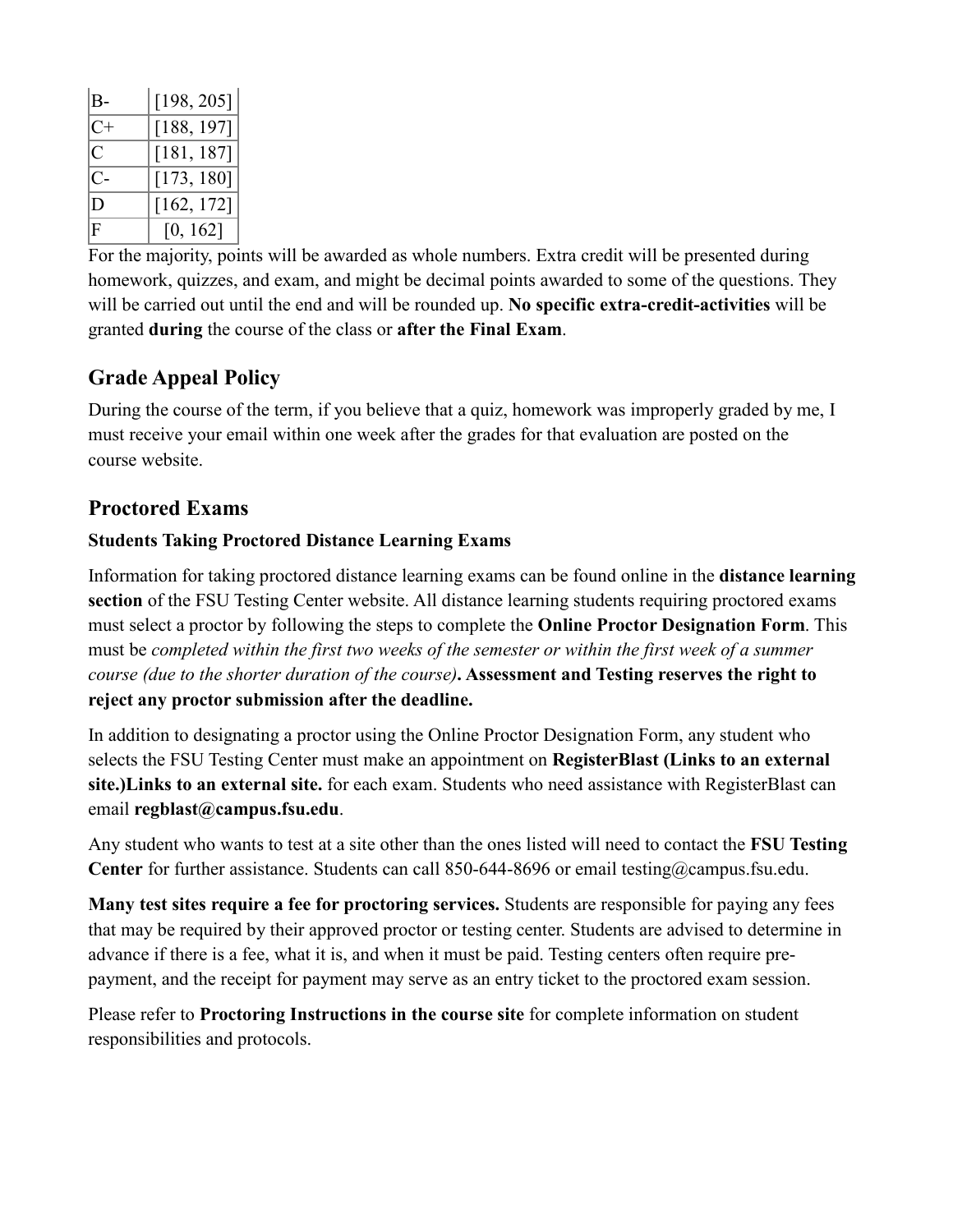# **Sexual Misconduct & Title IX Reporting**

As an instructor, **I am obliged to report** all instances of sexual misconduct that I become aware of; I cannot hold such information confidential. If you would like to discuss your situation in confidence, you may contact the [Victim Advocate Program,](https://dos.fsu.edu/vap/) the University [Counseling Center,](https://counseling.fsu.edu/) the [Employee Assistance Program,](https://eap.fsu.edu/) or [University Health Services.](https://uhs.fsu.edu/)

## **Technology Requirements**

Course content is accessible through Canvas. Students will need to be able to view videos, write and upload assignments, post to discussion boards, and take assessments. Students should have access to high-speed internet and updated software. Mobile devices may be used to view course content, upload assignments, and take assessments as determined by the instructor. To view the most current technology requirements, visit the [FSU Canvas support site.](http://support.canvas.fsu.edu/)

## **Canvas Support**

Need help with Canvas? Contact FSU Canvas Support:

**Email:** [canvas@fsu.edu](mailto:canvas@fsu.edu)

**Phone:** (850) 644-8004

**Website:** [support.canvas.fsu.edu](http://support.canvas.fsu.edu/)

**Hours:** 8am to 5pm, Monday - Friday

## **Course Policies**

## **Communications/Netiquette**

#### **For Discussions:**

- Please use polite, respectful behavior when posting your responses to prompts in the Discussion **Boards**
- Be mindful of how you express your emotions and humor, and be sensitive to cultural and ability differences of your online peers.
- Keep postings to the point, and make sure your comments are relevant to the topic of discussion.
- Avoid messages such as, "Wow," "Way to go," or "Ditto" and aim for comments that validate other members' ideas through careful explanation of why.
- When replying, give a short description in the subject line of what you are replying to, and use correct punctuation and spelling throughout your post.

## **For Email Communication:**

- For email, please respond to your instructor's and peers' messages within a 24-hour period.
- Use a brief description in the subject line that outlines the topic of discussion.
- Avoid using slang or profane words.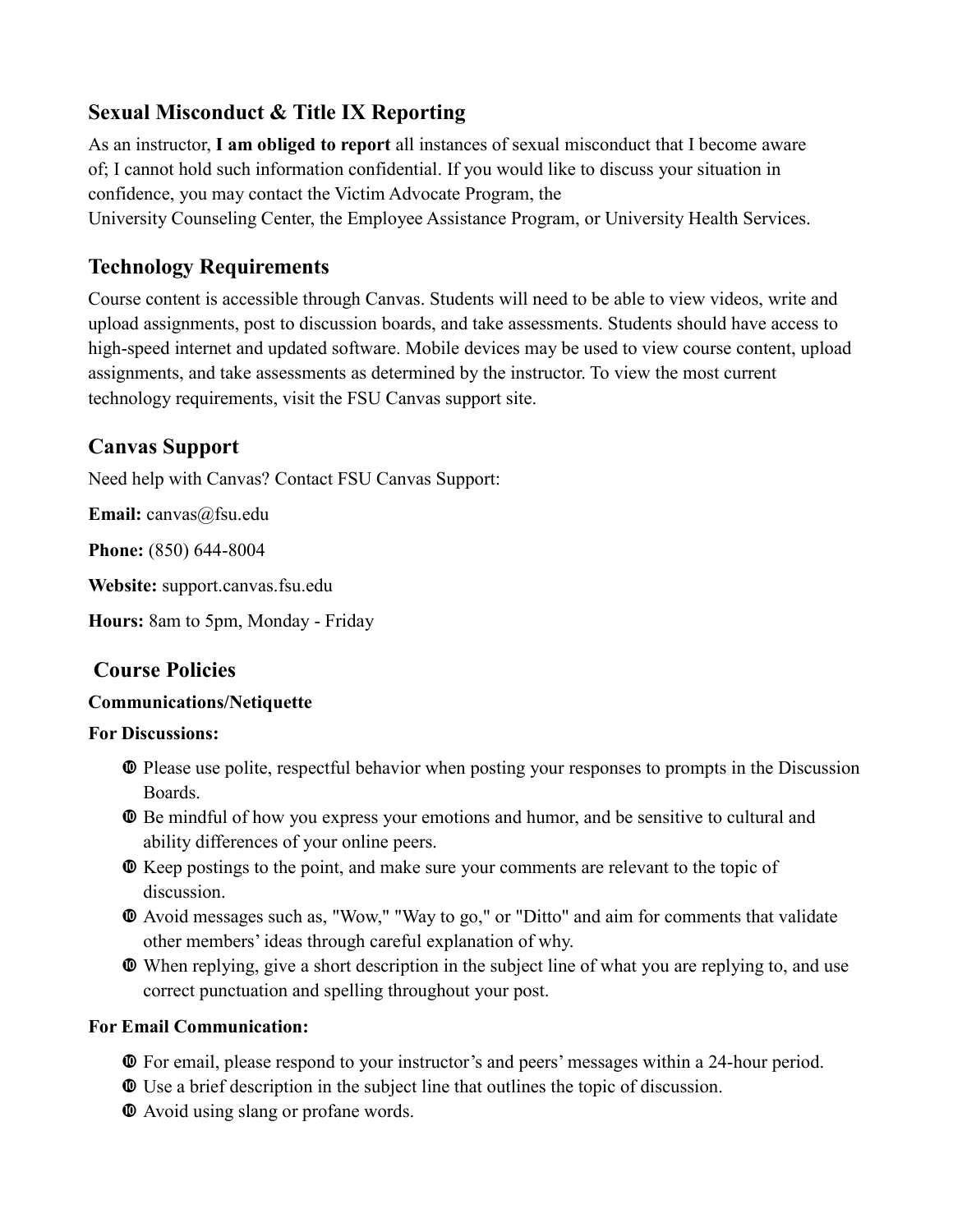- Use your instructor's correct title he or she prefers for communication.
- Avoid using emoticons, such as smiley faces, and maintain a professional demeanor.
- Sign your email messages using your full name.
- AVOID USING ALL CAPS. This makes the message visually difficult to read and is perceived by the reader as "shouting."
- Use correct spelling, grammar, and punctuation, just as you would for any communication.
- Ask yourself whether you would be comfortable if someone other than the intended receiver were to read your message. Remember, email is not a completely secure form of communication.
- Refrain from "flaming," which is expressing a strongly held opinion without tact or regard for others. Don't assume that recipients will know the intent of the message (e.g., "just kidding"). It reads differently when it's in print (electronic or not).
- Report any inappropriate communication considered to be of a serious nature to your instructor, as it may be a violation of University policy.
- Treat others with respect by making messages clear and succinct.

#### **Participation & Lateness Policy**

Excused absences include documented illness, deaths in the family and other documented crises, call to active military duty or jury duty, religious holy days, and official University activities. These absences will be accommodated in a way that does not arbitrarily penalize students who have a valid excuse. Consideration will also be given to students whose dependent children experience serious illness.

#### **Policy for Missed Quizzes & LSQA**

There will be no make up for these Unit Quizzes, unless documentation is provided.

#### **Policy for Homework**

Homework will need to be turned in by Canvas. There will be questions in the note packages. Use these questions to study and review material. Create self made note cards to study, and quiz yourself.

#### **Policy on Responding to Students**

- Email responses typically within 12 hours.
- Graded assignments typically returned within 1 week after due date.

# **University Policies**

## **University Attendance Policy**

Excused absences include documented illness, deaths in the family and other documented crises, call to active military duty or jury duty, religious holy days, and official University activities. These absences will be accommodated in a way that does not arbitrarily penalize students who have a valid excuse. Consideration will also be given to students whose dependent children experience serious illness.

#### **Academic Honor Policy**

The Florida State University Academic Honor Policy outlines the University's expectations for the integrity of students' academic work, the procedures for resolving alleged violations of those